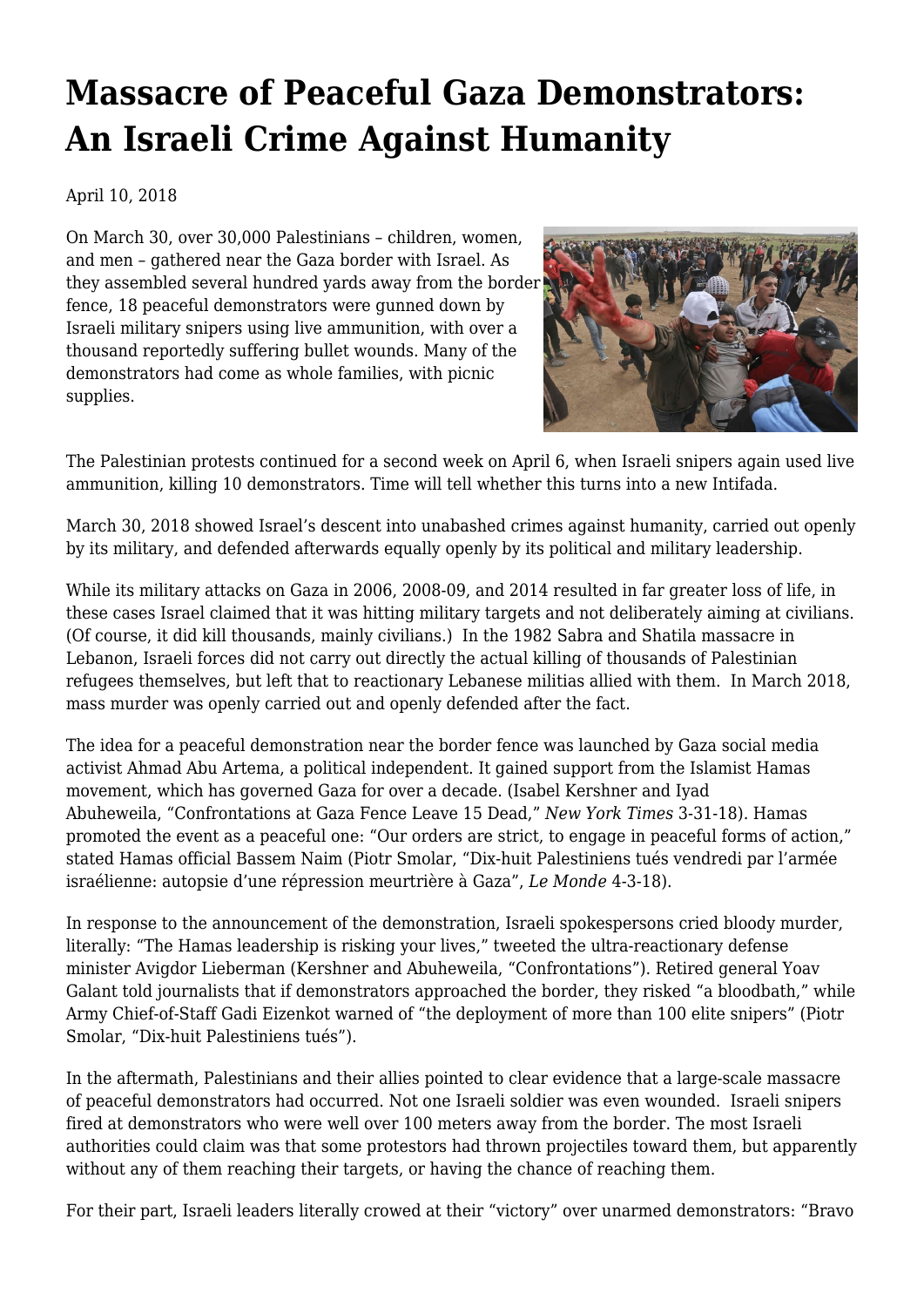to our soldiers," wrote Prime Minister Benyamin Netanyahu [\("Après un journée de protestation à](http://abonnes.lemonde.fr/proche-orient/article/2018/03/31/a-gaza-les-palestiniens-enterrent-leurs-morts-apres-une-journee-sanglante_5279199_3218.html) [Gaza, les Palestiniens enterrent leurs morts,"](http://abonnes.lemonde.fr/proche-orient/article/2018/03/31/a-gaza-les-palestiniens-enterrent-leurs-morts-apres-une-journee-sanglante_5279199_3218.html) *[Le Monde](http://abonnes.lemonde.fr/proche-orient/article/2018/03/31/a-gaza-les-palestiniens-enterrent-leurs-morts-apres-une-journee-sanglante_5279199_3218.html)* [4-1-18\)](http://abonnes.lemonde.fr/proche-orient/article/2018/03/31/a-gaza-les-palestiniens-enterrent-leurs-morts-apres-une-journee-sanglante_5279199_3218.html)

An ancillary effect of the Gaza massacre could be to bolster support for the Islamist Hamas movement among the Palestinian people. Hamas is basically the Palestinian branch of the socially and politically conservative Muslim Brotherhood, which means that its charter says nothing about the elimination of social hierarches within Palestinian society. On women's rights, for example, [this](http://www.middleeasteye.net/news/hamas-charter-1637794876) [document](http://www.middleeasteye.net/news/hamas-charter-1637794876) states, with more than a little nostalgia for the past: "The role of Palestinian women is fundamental in the process of building the present and the future, just as it has always been…"

In contrast, the more secular Palestine Liberation Organization (PLO)-inspired [Draft Palestinian](https://www.palestinianbasiclaw.org/basic-law/1995-plo-basic-law-draft) [Basic Law \(Constitution\)](https://www.palestinianbasiclaw.org/basic-law/1995-plo-basic-law-draft) of 1995 states, "Women and men shall have equal fundamental rights and freedoms without any discrimination." Its [1968 version](https://en.wikisource.org/wiki/Constitution_of_Palestine_(1968)) went further: "The Movement tries to liberate the individual from all social ills, especially the discrimination women face, the thing that hinders their potentials and effective contributions at all disciplinary levels." This shift is also a marker of the PLO's degeneration from a more liberationist movement to a corrupt out-of-touch bureaucracy that governs the West Bank in cooperation with Israeli authorities.

The essential conservatism and narrow partisan agendas of both Hamas and the PLO has led younger and more radical sectors of Palestinian society to demand an end to their feuds, while also searching for new perspectives and forms of organization from which to continue the struggle.

Today, the people of the entire Middle East are tired of endless imperialist and civil war, and of the harsh repression that ended the Arab revolutions of 2011. They are at a point where they can no longer take it, and the outbreak of protest elsewhere in the region – or something even more serious – is highly likely in the aftermath of the massacre.

Inside the US, the political leadership has greeted the March 30 massacre with silence. Of 535 members of the House and the Senate, only three, Senator Bernie Sanders (VT) and Representatives Betty McCollum (MN) and Barbara Lee (CA) spoke out to condemn the massacre.

Israel was also testing its weapons systems on human targets March 30, like the armed drones it used to spray teargas on the demonstrators. Israel produces its own drones, for itself and the world arms market, and March 30 served as a sort of advertisement. It has recently sold drones to Modi's Hindu nationalist government India, where they are being used to suppress the people of Kashmir. Modi may now be interested in buying more.

But most of Israel's military hardware is of US origin, and is being spectacularly augmented under the unprecedented \$38 billion ten-year deal for military assistance agreed to by the US in the waning days of the Obama administration.

Add to that the Trump administration's unconscionable decision to move the US Embassy to Jerusalem, thus recognizing Israel's permanent occupation of the city that Palestinians claim as the capital of their future state, and it becomes more evident than ever that US imperialism stands behind Israel, from occupation to occupation, from massacre to massacre, and from invasion to invasion.

Moreover, both Egypt and Saudi Arabia, respectively the largest military and financial power in Arab world, have recently indicated their support for Israel, with Saudi Arabia confirming this in the aftermath of March 30.

Thus, Netanyahu's Israel seems to be riding high in its struggles against the Palestinians, confident of its impunity in suppressing and murdering them, and hiding behind its walls and military